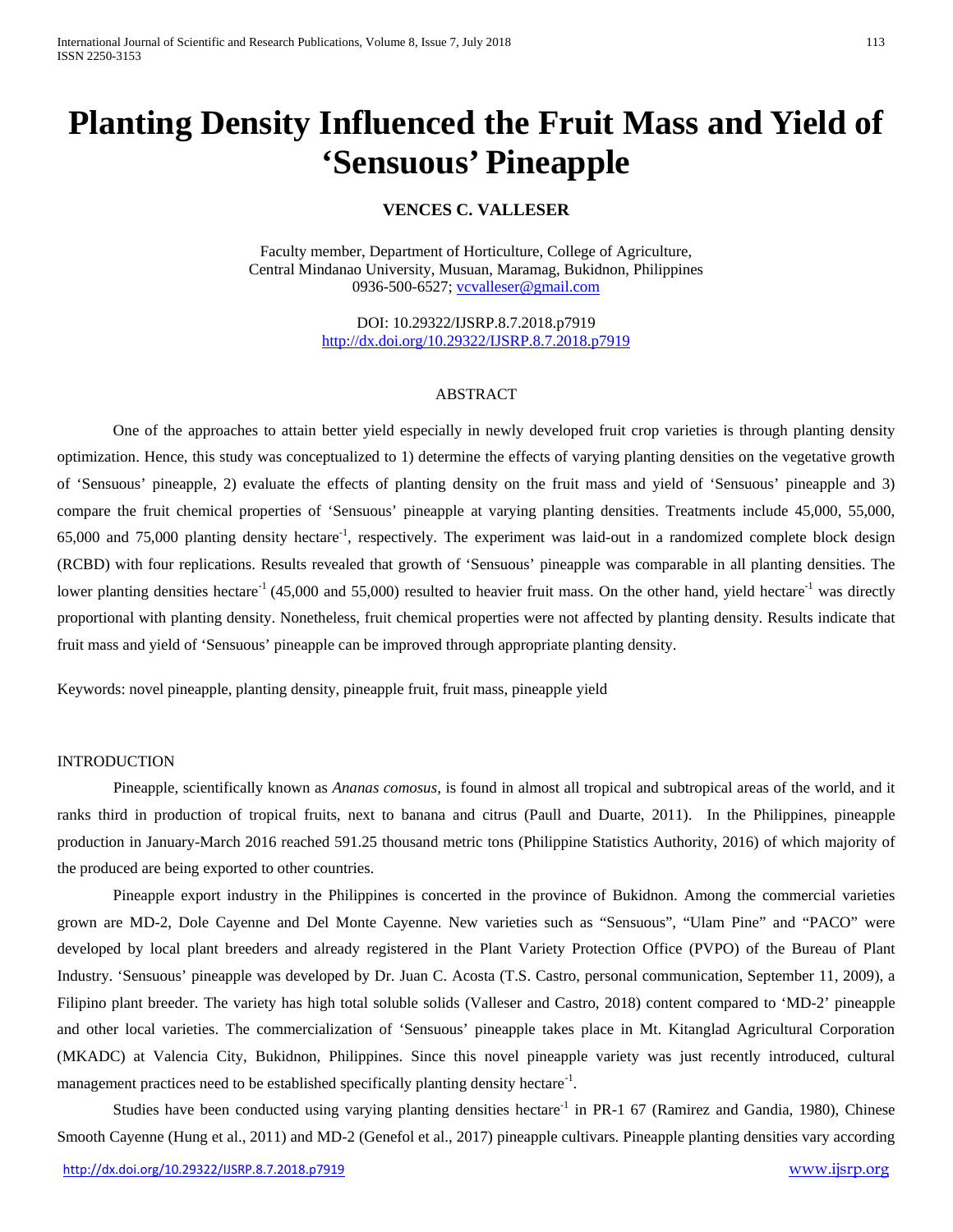to the cultivar, product destination, level of mechanization, use of irrigation and other factors (Malézieux et al., 2003). High planting densities favours greater productivity, lower densities generally permit the production of a higher percentage of large fruits, which get higher prices in the market for fresh fruits (Malézieux et al., 2003). Hence, this study was conducted to 1) determine the effects of varying planting densities on the vegetative growth of 'Sensuous' pineapple, 2) assess the effects of planting density on the fruit mass and yield of 'Sensuous' pineapple and 3) evaluate the fruit chemical properties of 'Sensuous' pineapple at varying planting densities.

#### MATERIALS AND METHODS

The experiment was conducted at the Pineapple Research Station of Mt. Kitanglad Agricultural Development Corporation, Valencia City, Bukidnon, Philippines on November 2010 to January 2013.

Healthy suckers (250-300 grams) used in the experiment were collected from 'Sensuous' pineapple planting material production field at MKADC Research station. Collected suckers were cured and treated with recommended fungicide and insecticide following the standard practice of MKADC commercial pineapple farm.

The experiment site was prepared following the recommended practice of MKADC commercial pineapple farm. Varying planting densities (Table 1) served as treatments. The experiment was then laid-out in a randomized complete block design (RCBD) with four replications resulting to 16 plots. Each plot measured 26.94  $m<sup>2</sup>$  with four seedbeds. The two inner seedbeds served as the data rows, whereas the two outer seedbeds as the border rows. An alley of 0.5 meter separated each treatment plot within a replication or block.

Experiment plants received similar intercultural management practices except planting density which served as treatment. Recommended flower-induction treatment solution (1.5% calcium carbide) was applied when 'Sensuous' pineapple plants were 11.5 months old after planting.

| Table 1. Detailed description of planting densities used in the study |              |                                                 |                                                               |                          |                          |  |  |
|-----------------------------------------------------------------------|--------------|-------------------------------------------------|---------------------------------------------------------------|--------------------------|--------------------------|--|--|
| <b>PLANTING</b><br><b>DENSITY</b><br>HECTARE <sup>-1</sup>            | ROWS $BED-1$ | <b>DISTANCE</b><br><b>BETWEEN</b><br>HILLS (cm) | <b>CENTER OF</b><br><b>SEEDBEDS</b><br><b>DISTANCE</b><br>(m) | <b>WALK SPACE</b><br>(m) | <b>BLOCK</b><br>WIDTH(m) |  |  |
| 45,000                                                                | 2            | 33.00                                           | 1.347                                                         | 0.838                    | 33.53                    |  |  |
| 55,000                                                                | 2            | 26.90                                           | 1.347                                                         | 0.838                    | 33.53                    |  |  |
| 65,000                                                                | 2            | 22.90                                           | 1.347                                                         | 0.838                    | 33.53                    |  |  |
| 75,000                                                                | 2            | 19.80                                           | 1.347                                                         | 0.838                    | 33.53                    |  |  |

#### Data Gathered

1. Plant Biomass- this was taken at 11.5 months after planting (MAP) or at flower-induction treatment. Three randomly selected plants from the border rows were uprooted and weighed using a pre-calibrated weighing scale. Mean plant biomass was computed using the formula:

Plant biomass (kg)  $= \frac{\sum \text{Plant biomass (kg)}}{}$ No. of plant samples

2. D-leaf Mass- D-leaf is the longest leaf of a pineapple plants. 10 D-leaf samples were pulled-out from 10 plant samples in the border rows. D-leaf samples were weighed using a pre-calibrated weighing scale. Mean D-leaf mass was computed using the formula: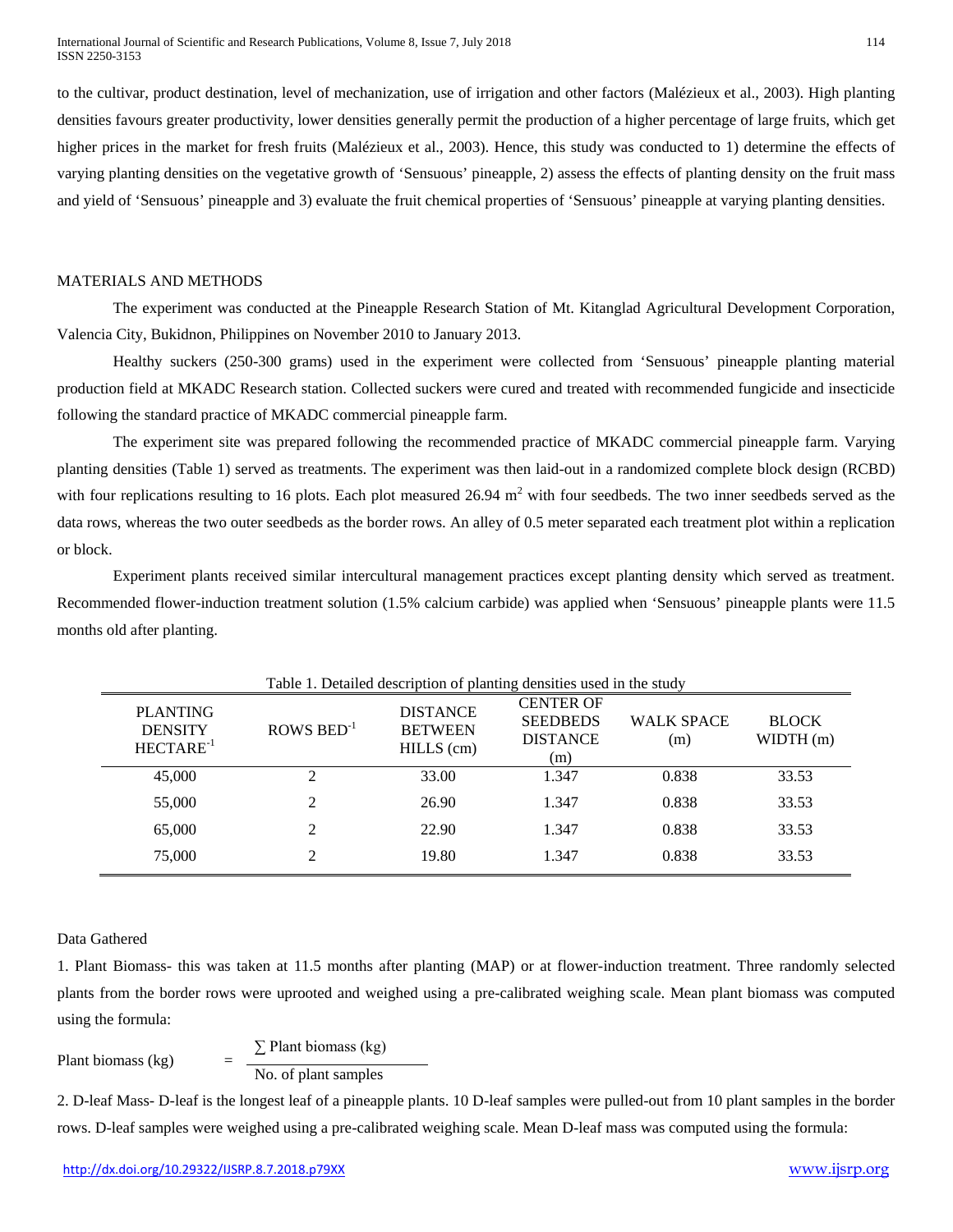D-leaf mass (g)  $=$   $\frac{\sum D-\text{leaf mass (g)}}{2}$ 

No. of D-leaf samples

3. Fruit Mass- fruits in the data rows were harvested manually when 30-40% of the peel exhibits yellow color. All harvested fruits were weighed using a pre-calibrated weighing scale. Mean fruit mass was computed using the formula:

Fruit mass (kg)  $= \frac{\sum$  Fruit mass (kg)

No. of harvested fruits

4. Yield- The formula was used to compute the yield (kg hectare<sup>-1</sup>) of 'Sensuous' pineapple:

Yield  $=$  Mean fruit mass x percent plant survival x planting density x 10,000 m<sup>2</sup>

Number of data plants x 13.47  $m<sup>2</sup>$ 

Yield computed was then converted to tons hectare<sup>-1</sup>.

5. Total Soluble Solids (TSS)- five randomly selected fruits (1.50-1.75 kg) in each plot were utilized for this data. Pineapple fruit juice was collected per fruit sample and TSS was determined based on the recognized standard procedure (https://archiveresources.coleparmer.com/Manual\_pdfs/Sku8115008.pdf) using a refractometer.

6. Titratable Acidity (TA)- 10 mL of pineapple juice was placed inside a beaker, and 2 mL of phenolphthalein solution was added. Titration then followed by adding a basic solution (0.1 N NaOH) to the fruit juice until the color turned to light red. The equation was used to determine the TA:

TA = mL NaOH added x 0.1 (NaOH concentration) x 0.064 x 100  $\div$  volume of juice

7. TSS/TA- this was computed using the formula:

 $TSS/TA = TSS \div TA$ 

#### RESULTS AND DISCUSSION

#### Plant Biomass

The biomass (fresh mass basis) of 'Sensuous' pineapple plants at flower-induction treatment ranged from 3.36-3.53 kg (Table 2) and did not vary significantly in response to the different planting densities used. Data indicates that 'Sensuous' pineapple plants in all planting densities are mature enough and inevitably will produce better fruit mass. T.S. Castro (personal communication, July 8, 2006) stated that in order to attain higher recovery of marketable fruits in 'MD-2' pineapple, plant biomass must be  $\geq 2.50$  kg. Py et al. (1987) reported that average plant mass of most crops decreases with increasing plant population density due to interplant competition for light, but no data illustrating this effect on pineapple were found. Results revealed that the planting densities used in this study did not influenced the biomass of pineapple.

### D-Leaf Mass

Malézieux et al. (2003) reported that specific leaf mass of pineapple significantly decreased when planting density was more than 6 plants m<sup>-2</sup>. A D-leaf is the youngest among the adult leaves of pineapple as well as the most physiologically active. Its mass is reflective of the readiness of pineapple for flower-induction treatment and basis in forecasting fruit mass at harvest.

Table 2. Plant biomass and D-leaf mass of 'Sensuous' pineapple at flower-induction treatment in response to varying planting densities

| PLANTING DENSITY HECTARE <sup>-1</sup> | PLANT BIOMASS (kg) | D-LEAF MASS (grams) |
|----------------------------------------|--------------------|---------------------|
| 45000                                  | 3.36               | .15.12              |
| 55000                                  | 3.53               | 113.88              |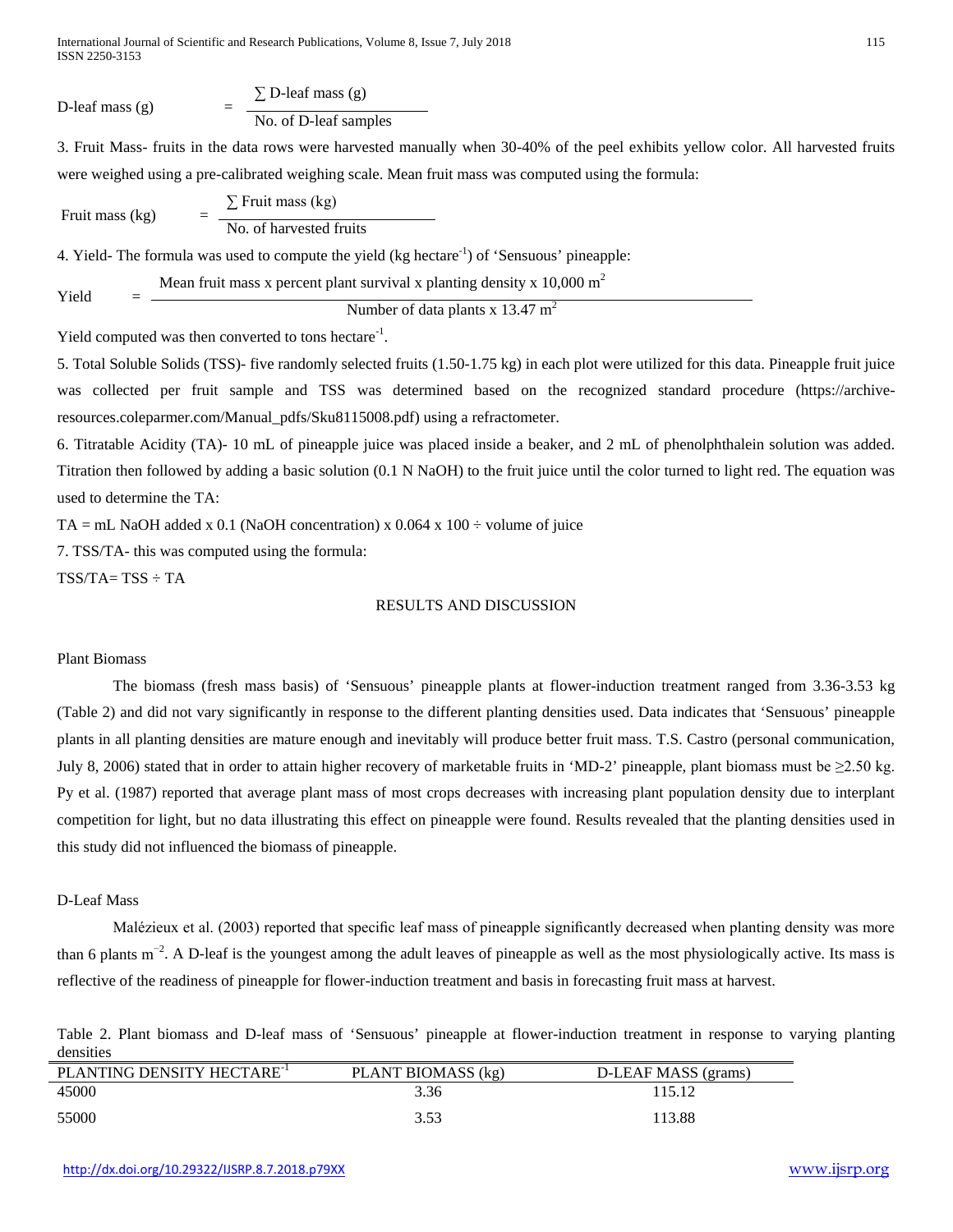| 65000        | 3.53 | 111.00 |
|--------------|------|--------|
| 75000        | 3.42 | 109.50 |
| Significance | ns   | ns     |
| cv(%)        | 4.94 | 4.52   |

ns- means within a column are not significantly different at 5 % DMRT

According to Fornier et al. (2006), in pineapple "Flhoran 41", a D-leaf of 70 g is sufficient to get exportable fruits, whereas 80 g is the standard for "MD2" and "Smooth Cayenne". In "Perola", it was recommended that the plant can be induced to flower when D-leaf has a minimum fresh mass of 80 g and a minimum length of 1.0 m in order to get fruits weighing more than 1.5 kg (Reinhardt et al, 1987). However, in this study 'Sensuous' pineapple showed comparable 'D' leaf mass when at varying planting densities.

#### Fruit Mass

'Sensuous' pineapple showed an increasing fruit mass with decreasing planting density (Figure 1). Heaviest fruit mass (1.77 kg) was obtained in 45,000 planting density and was comparable to 55,000 planting density with fruit mass of 1.68 kg. On the other hand, lightest fruit mass (1.54 kg) was obtained in highest (75,000) planting density per hectare. Result indicates that planting density has a significant influenced on fruit mass of 'Sensuous' pineapple. Experiments on the effect of density on average fruit mass have shown quite predictable results. Average fruit mass decreases linearly with increasing density, but the effect is variety and sitespecific (Hepton, 2003). For 'Smooth Cayenne' in Hawaii, fruit mass decreases by 2.4% per 1000 increase in plants per acre over a wide range of densities (Hepton, 2003).

#### Yield

Yield of 'Sensuous' pineapple was found directly proportional with planting density (Figure 2). Highest yield (101 tons hectare<sup>-1</sup>) was recorded in highest (75,000) planting density, whereas lowest planting density (45,000) resulted to lowest yield (59 tons hectare<sup>-1</sup>). Results imply that it is still possible to produce higher yield using ≥75,000 planting densities per hectare. According to Hepton (2003), total yield per unit land area generally increases curvilinearly with increasing density. However, studies also show that at densities higher or lower than 74,000 plants per hectare, the percentage of fruit recovered as well as the quantity and quality of fruit declines (Malézieux et al, 2003). For 'Smooth Cayenne', typical planting density (Hepton, 2003) range from about 60,000 to 80,000 plants ha<sup>-1</sup>. Hepton (2003) suggests further that the optimum density for a given farm or region and variety must be determined by the available technology, environmental resources and market requirements.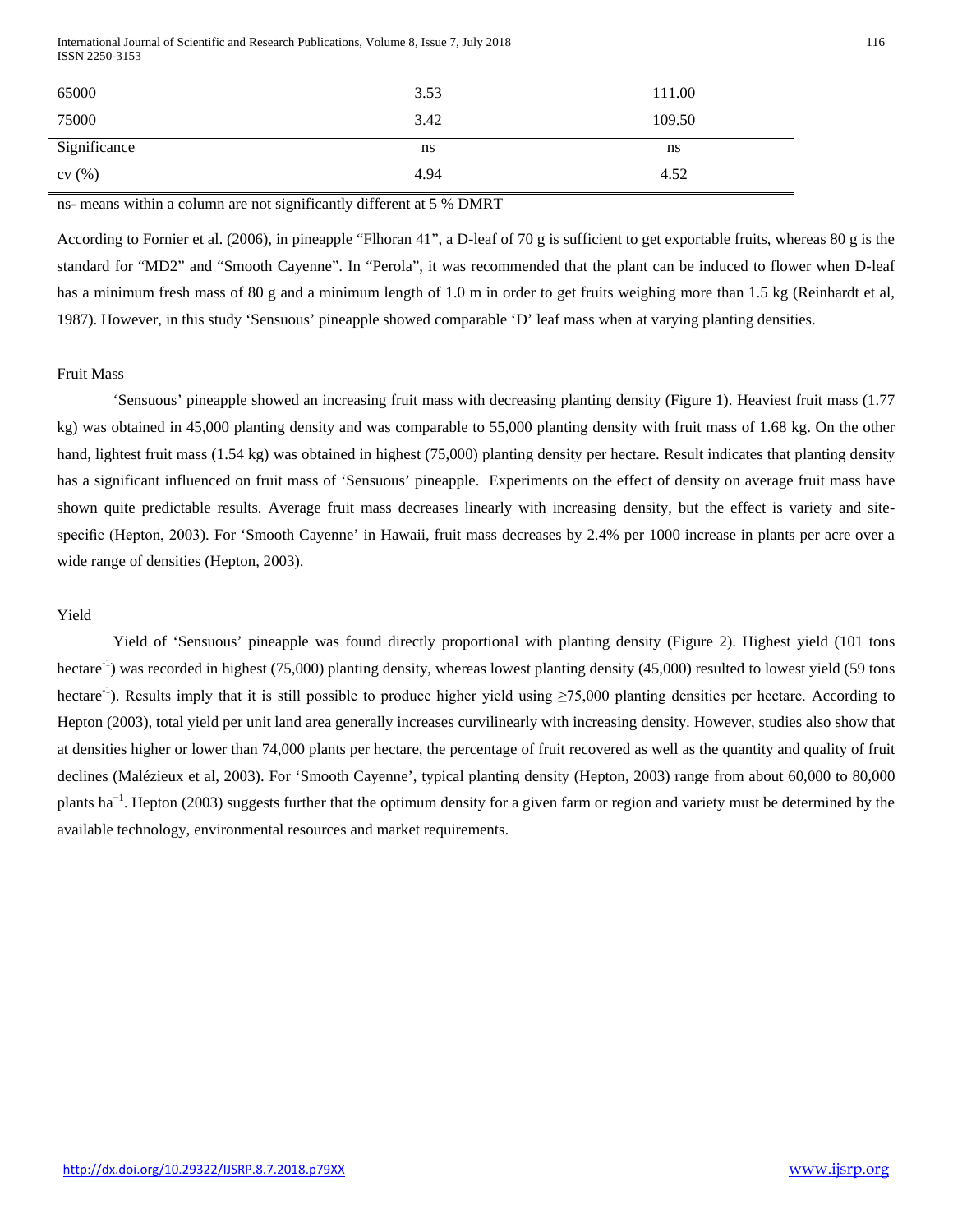

Figure 1. Mean fruit mass of 'Sensuous' pineapple at harvest as influenced by planting density



Figure 2. Yield (tons hectare<sup>-1</sup>) of 'Sensuous' pineapple as influenced by varying planting densities

# Fruit Chemical Properties

Total soluble solids (TSS), titratable acidity (TA) and TSS/TA of 'Sensuous' pineapple fruits were comparable in all planting densities used. TSS (19.82 to 20.17), TA (0.59 to 0.69) and TSS/TA (30.47 to 34.82) values surpassed the market standard which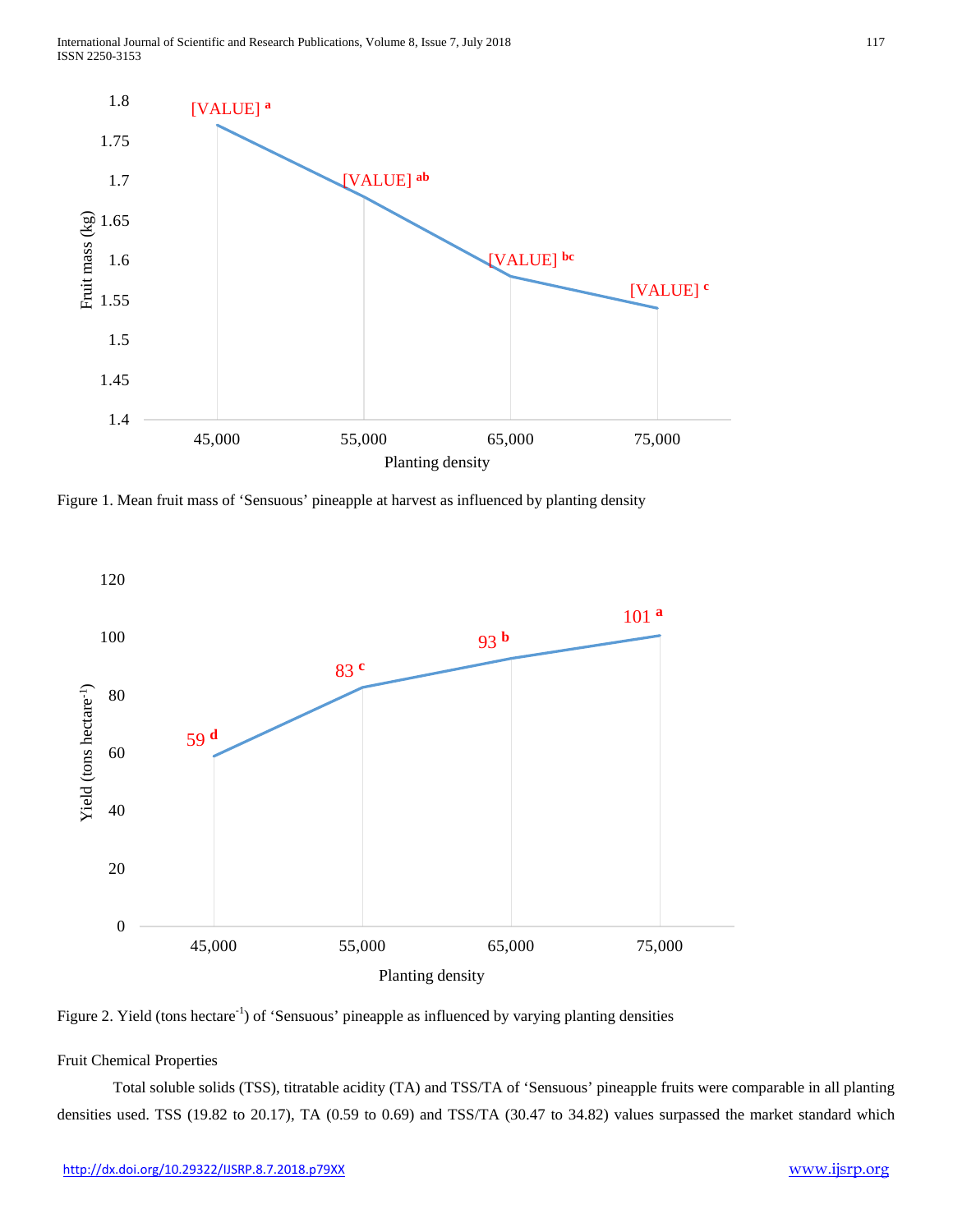International Journal of Scientific and Research Publications, Volume 8, Issue 7, July 2018 118 ISSN 2250-3153

requires only a TSS value of 13, TA value of 0.5-0.7 and TSS/TA value of 20-40 ("Fresh fruit varieties", 2006). At densities above or below 74,000 planting density per hectare, fruit recovery percentage as well as the quantity and quality of fruits declines (Malézieux et al., 2003).

| Table 3. Fruit chemical properties of 'Sensuous' pineapple at harvest in response to varying planting densities |                      |                         |        |  |  |
|-----------------------------------------------------------------------------------------------------------------|----------------------|-------------------------|--------|--|--|
| PLANTING DENSITY                                                                                                | <b>TOTAL SOLUBLE</b> | TITRATABLE ACIDITY (TA) | TSS/TA |  |  |
| $HECTARE^{-1}$                                                                                                  | SOLIDS (TSS)         |                         |        |  |  |
| 45000                                                                                                           | 20.09                | 0.66                    | 31.65  |  |  |
| 55000                                                                                                           | 20.14                | 0.63                    | 32.80  |  |  |
| 65000                                                                                                           | 19.82                | 0.69                    | 30.47  |  |  |
| 75000                                                                                                           | 20.17                | 0.59                    | 34.82  |  |  |
| Significance                                                                                                    | ns.                  | ns                      | ns     |  |  |
| cv(%)                                                                                                           | 5.62                 | 13.98                   | 14.43  |  |  |

ns- means within a column are not significantly different at 5 % DMRT

## **CONCLUSIONS**

Results of the study indicates that planting densities used have no significant effects on plant biomass and D-leaf mass of 'Sensuous' pineapple at flower-induction treatment. On the other hand, heaviest fruit can be obtained using lower (45,000 to 55,000) planting density hectare<sup>-1</sup>. Moreover, yield (tons hectare<sup>-1</sup>) of 'Sensuous' pineapple is directly proportional with planting density. Highest yield can be attained using highest (75,000) planting density hectare<sup>-1</sup>. The chemical properties of 'Sensuous' pineapple fruit is not dependent on planting density.

#### ACKNOWLEDGMENT

The author conveys his deep gratitude to Mt. Kitanglad Agricultural Development Corporation (MKADC) for funding this study. Sincere appreciation is likewise extended to Engr. Tomy S. Castro, Mr. Roel R. Dayondon, MKADC research technical staffs and field workers for their significant contributions extended during the conduct of this research.

## **REFERENCES**

Fresh fruit varieties. 2006. Retrieved May 2, 2018, from https://www.daf.qld.gov.au/\_\_.../Ch-7-Fresh-Fruit-Varieties.pdf

- Fournier, B.P., A. Soler and P.A.M. Alphonsine. 2006. Growth characteristics of the pineapple cultivars 'MD2' and 'Floran 41' compared with 'Smooth Cayenne'. Newsletter of the Pineapple Working Group. International Society for Horticultural Sciences. Issue No. 14. p 18
- Genefol, O., C. Brahima, B.E. Lezin, C. Mamadou, S. Fatogoma, D.A. Emmanuel, K. Daouda and Y. Eugene. 2017. Effects of planting bed and density on the yield of pineapple (*Ananas comosus* L. var., MD2) grown in short rainy season in Southern Côte d'Ivoire. Asian Journal of Agricultural Research 11: 18-25
- Hepton, A. 2003. Cultural system. In D. P. Bartholomew, R. E. Paull and K. G. Rohrbach (Eds.), The pineapple botany, production and uses (pp. 109-142). CAB International
- https://archive-resources.coleparmer.com/Manual\_pdfs/Sku8115008.pdf. Retrieved on May 17, 2018
- Hung, N. Q., D.K. Thoa, and N.T.T. Huong. 2011. Effect of planting density on growth, development and yield of irrigated pineapple in Nghe An province. Acta Horticulturae 902, 307-311. doi: 10.17660/ActaHortic.2011.902.34
- Malézieux, E., F. Côte, and D.P. Bartholomew. 2003. Crop environment, plant growth and physiology. In D. P. Bartholomew, R. E. Paull and K. G. Rohrbach (Eds.), The pineapple botany, production and uses (pp. 69-108). CAB International